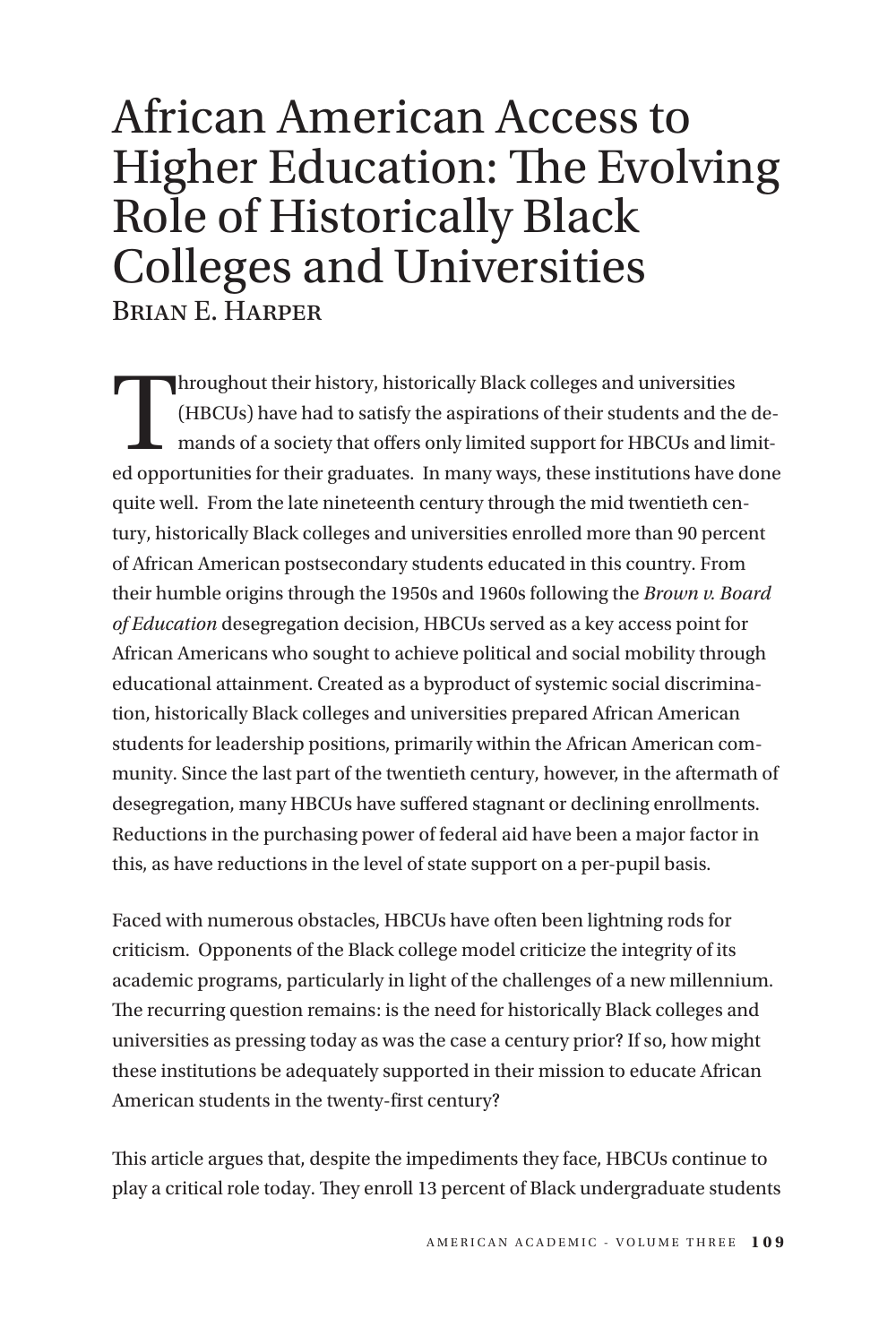but produce approximately 22 percent of Black baccalaureates.<sup>1</sup> HBCUs also award approximately 11 percent of the master's and doctoral degrees obtained by African American recipients.<sup>2</sup> Furthermore, compared to African Americans who earn undergraduate degrees from predominantly White institutions (PWIs), those who graduate from HBCUs have higher rates of job satisfaction and participation in community service after graduating.<sup>3</sup> One reason for the success of HBCUs is that they provide a supportive culture for learning that studies have found to be important for African American student achievement. In this regard, they can serve as models for other institutions. The time has come for historically Black colleges and universities to receive the respect and support that they deserve.

### **Segregation to Desegregation and Beyond**

In 1837, in the area immediately southwest of Philadelphia, the first historically Black institution, Cheyney State Teachers College, was established through a grant by Quaker Richard Humphreys, a philanthropist who bequeathed a large portion of his estate towards the education of colored youth. Cheyney was followed shortly thereafter by Lincoln University and, by 1920, more than 100 colleges and universities for African American students had been founded in the United States. For scores of African American families encumbered by bigotry, discrimination, and poverty, the establishment of a culturally congenial academic home base meant that they too were provided access to an academic equity afforded other Americans. Within the African American community, the very names of these institutions spoke of a means to a better way of life: Morehouse. Spelman. Fisk. Howard. These colleges and universities were a reservoir of African American talent and leadership, producing such luminaries as Booker T. Washington, Betty Shabazz, W.E.B. Dubois, Toni Morrison, Ruth Simmons, and Martin Luther King, Jr., among many others.

By the mid twentieth century, however, the significance of these institutions was soon challenged by an unlikely foe: collegiate desegregation. While *Brown v. Board of Education of Topeka* overturned the doctrine of "separate but equal" established in *Plessy v. Ferguson* more than a half century prior, the impact of this ruling was restricted to primary and secondary schools until the landmark case *Hawkins v. Board of Control*. Decided in 1956, the *Hawkins* case introduced the issue of desegregation among institutions of higher education for the first time, though a vague Supreme Court decision on the matter failed to dismantle the existing exclusionary system. This resolution was not evident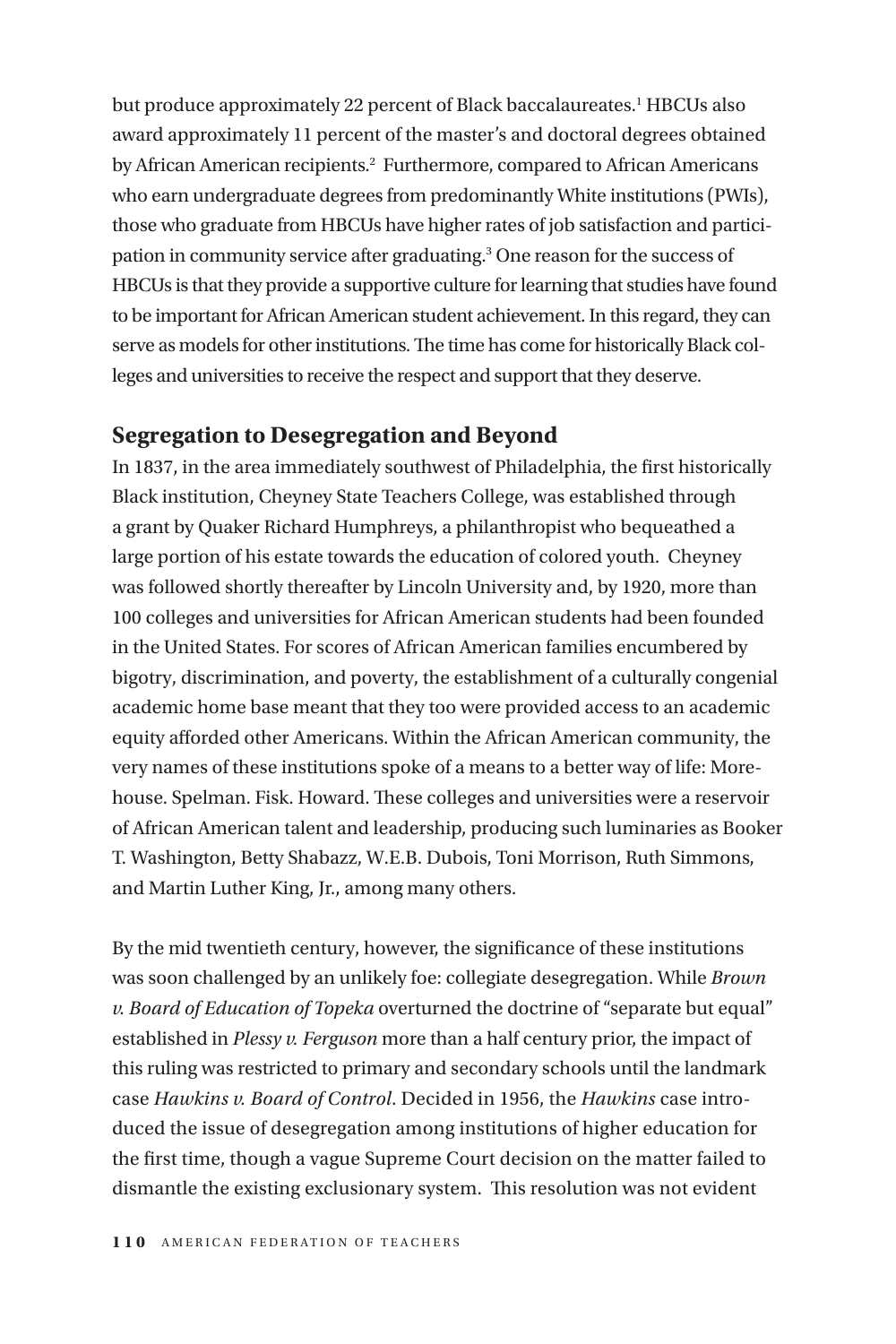until 1964, when President Lyndon Johnson enacted the Civil Rights Act which, among other mandates, initiated a variety of programs designed to promote the recruitment and retention of students of color to predominantly White colleges and universities.

A flurry of legal attacks soon followed. *Knight v. Alabama*, a desegregation lawsuit initiated in 1971, attacked the vestiges of discrimination, most notably the *Lid Bill* (which provided inequitable funding rates for poor and lower-middleclass children). Also significant was *Ayers v. Thompson,* initiated in 1975, in which the plaintiffs, after 30 years and countless appeals, won a \$503 million settlement against the state of Mississippi based upon the underfunding of Mississippi Valley State University and Alcorn State University. Simultaneously, these efforts to dismantle the dual systems of higher education sparked several large predominantly White colleges and universities to identify talented African American students and offer them an opportunity to enroll. The ultimate goal of these initiatives was twofold, providing opportunities for students of color to partake of the rich resources of the nation's largest and most prestigious universities while also allowing these universities to gain from the perspectives and experiences of a more diverse student body.

Among the first to recognize that desegregation would have dire consequences for HBCUs was Benjamin Mays, longtime president of Morehouse College. Mays saw the implementation of Title VI of the Civil Rights Act of 1964 as a direct attack on the existence of historically Black colleges and universities, openly questioning "…how long before all public historically Black colleges are under siege?"4 These words proved prophetic: by the late 1960s and early 1970s HBCUs throughout the country were engaged in a recruitment war for their very survival with predominantly White colleges and universities eager to attract academically talented Black students. No longer the sole access point for African Americans seeking to obtain college degrees, HBCUs saw their enrollment growth decline precipitously. While PWIs experienced a 40 percent growth in Black enrollment through the 1970s and 1980s, HBCUs reported an enrollment growth of less than half that amount.<sup>5</sup> This growth was due for the most part to a 3 percent increase in the enrollment of White students in HBCUs since 1976.

As large numbers of African Americans gained access to predominantly White institutions, the legal battle over desegregation took a new turn. In 1972, Marco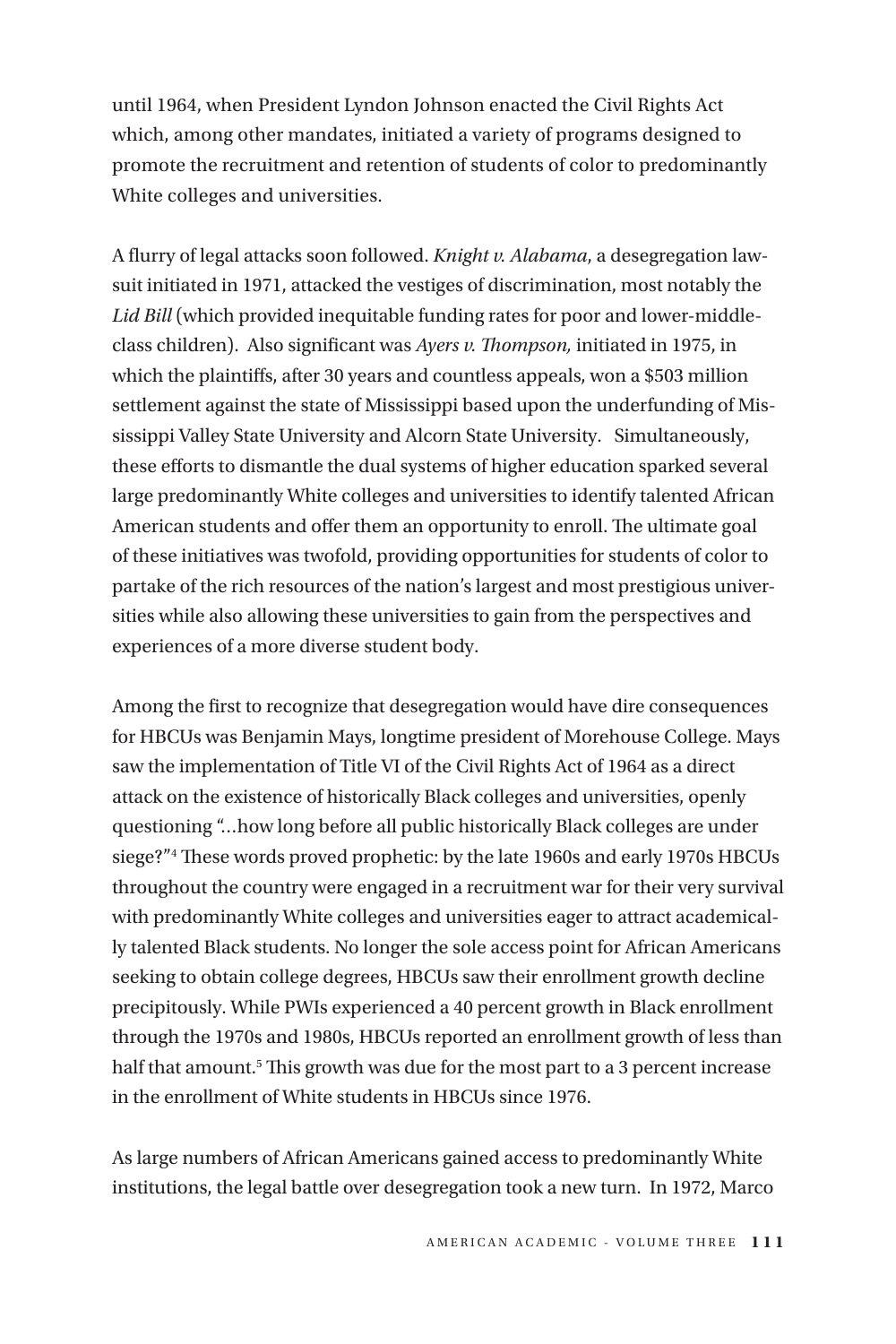DeFunis, a rejected law school candidate at the University of Washington, filed suit, claiming that he was the victim of affirmative action policies. His complaint, which focused upon the university practice of setting aside 20 percent of the places in its entering class for students of color, asserted that he, as a White person, had been discriminated against. Supreme Court Justice William O. Douglas voiced a vehement objection to the university's practice of setting aside places in the incoming class for minority students, arguing that this was in fact a quota system that limited the opportunities of White students.

In a similar case in 1974, Allan Bakke, after being rejected by the University of California medical school, filed suit that he too, as a White man, had been turned away based upon his race. In 1978 the U.S. Supreme Court ruled in his favor, striking down the university's affirmative action practices. In the aftermath of *DeFunis* and *Bakke,* affirmative action programs, which served as a key initiative for Black students seeking to enter predominantly White institutions, were in a more tenuous state than at any other time since their inception. A clear present-day manifestation of this can be found in Florida governor Jeb Bush's "One Florida" plan, introduced in 1999, which eliminated race and ethnicity as factors in university admissions and barred racial set-asides and quotas in contracting decisions—essentially ending affirmative action in state programs throughout Florida. And most recently, a majority of voters in Michigan backed a ballot initiative to ban racial and gender preferences at public colleges and state agencies—essentially overruling the Supreme Court's 2003 landmark affirmative action decision involving the University of Michigan.

With this philosophy as a framework, voices that cried for equal access to higher education were drowned out by other voices with a new vocabulary, introducing terms like "reverse racism" and "racial quotas." Very quickly, enrollment gains for Black students at PWIs, gains that had spiked in the 1970s, began to level out and decline.<sup>6</sup> However, the shifting enrollment patterns had already taken their toll on historically Black colleges and universities. By 2001, only 13 percent of African American college students were enrolled at HBCUs, which awarded slightly less than 22 percent of the bachelor's degrees earned by African American students<sup>7</sup>—compared with 1976-1977 during which 35 percent of all bachelor's degrees awarded to Blacks were from HBCUs.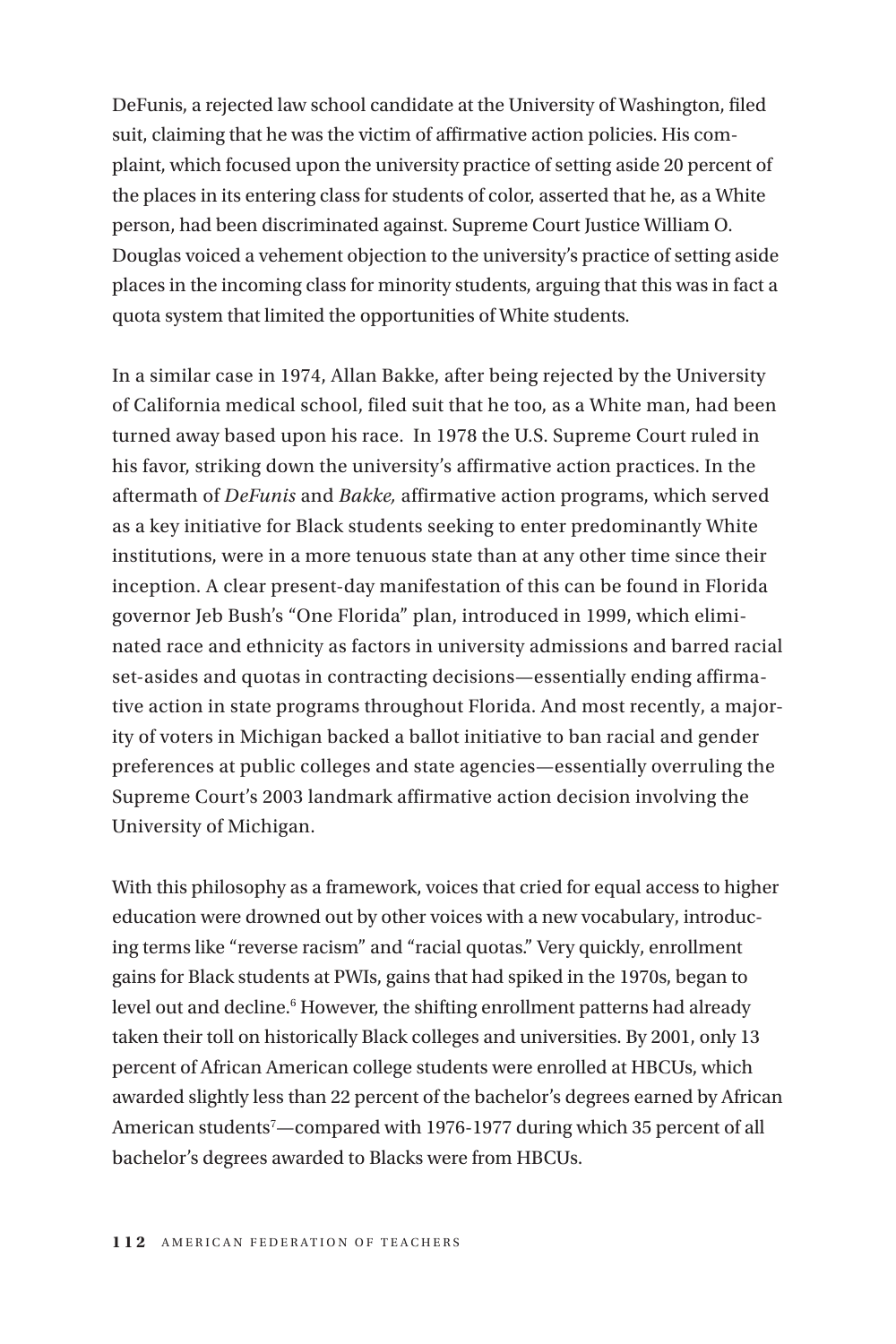# **Financial Support**

From the inception of historically Black colleges and universities, funding has been a key issue. Many of these institutions, including Cheyney University of Pennsylvania, Atlanta University, and Spelman College, were established by wealthy White philanthropic investors and organizations for the sole purpose of educating newly freed slaves. Others were developed and maintained due to the benevolence of Black philanthropists; among this group are Bethune-Cookman College, Talladega College, and Jackson State University. This generosity allowed many of these schools to cultivate beautiful campuses, acquire valuable literary collections, and secure accreditation. By the 1920's, however, many of these benefactors withdrew previously offered support, leading to the closing of almost 100 HBCUs throughout the country. The Great Depression in the 1930's provided yet another formidable obstacle to growth and development, with the existing colleges and universities suffering through diminishing tuition dollars and a dearth of private donor contributions. Those who survived this period depended heavily upon the selfless determination of faculty and staff, creatively cutting costs to stay afloat.

A big change occurred starting in 1958, when President Eisenhower signed the National Defense Education Act providing scholarships, grants, and loans for higher education in response to Cold War concerns. This, in turn, paved the way for the enactment of the landmark Higher Education Act of 1965, which explicitly addressed the concerns of burgeoning HBCUs. Specifically, Title III of the Act designated funds to "assist developing institutions [HBCUs] directly" while Title IV provided student financing through grants, student loans, and work study opportunities.

In 1972, Congress established the Basic Education Opportunity Grant (BEOG), one of five major types of assistance offered by the U.S. Department of Education. This grant program awarded need-based funding to students who were enrolled at least half time in an accredited college or university. The BEOG (which was later renamed the Federal Pell Grant) attempted to address racial inequality in higher education by providing funding in inverse relationship to one's ability to finance a college education.

This strategy was rooted in the recognition that there is a clear relationship between student enrollment and the provision of federal aid. For African American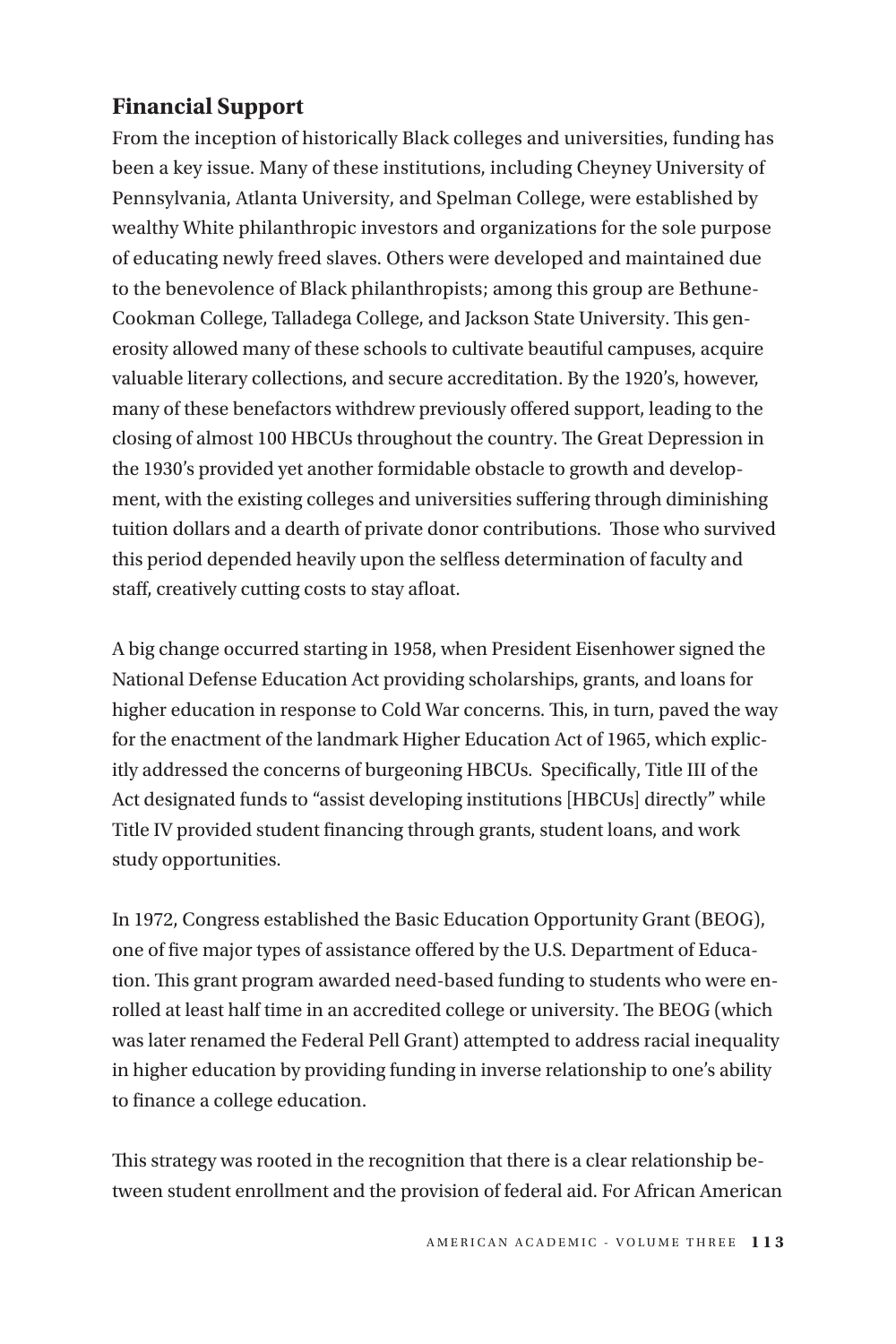students, this correlation is especially important. By the mid- to late 1970s, as the median income of Black families had "risen" to only about 60 percent of the average for White families, the availability of need-based funding was an essential component in the effort to meet the cost of higher education and level the playing field for African American students.

With the inauguration of President Ronald Reagan in 1980, however, the role of the federal government in facilitating the aspirations of students of color was noticeably reduced, as Pell Grants and other special compensatory programs aimed to recruit African American students to institutions of higher education were cut or altogether eliminated. This philosophical shift was specifically manifested in two major thrusts: the reduction of the federal role in financing education and the elimination of race as an identifiable characteristic in public policy decision-making.

Because the Pell Grant program targets a specialized group—poor and disenfranchised families—it was and is highly vulnerable to attacks and cuts. In 1981, President Reagan's first proposal to Congress was to limit the amount of Pell Grants as part of a series of cuts that eventually reduced the Pell Grant fund by \$200 million. Although funding for Pell Grants did recover a bit in the late 1980s and 1990s, the increases in funding lagged behind inflation and rising tuition costs. According to data from the U.S. Department of Education, between 1975 and the turn of the century, the average cost of attending a fouryear undergraduate institution rose from \$2,277 to \$11,227 per year. By 1995, the worth of the Pell Grant had decreased to about half of its original purchasing power.8 In 2000, George W. Bush proposed that he, upon entering office, would raise the maximum Pell Grant amount to just over \$5,000 for incoming freshmen. Unfortunately, that promise remains unfulfilled. For example, the 2004 Education Funding Bill limited the maximum amount for Pell Grants to more than \$1,000 per student *below* the amount promised by President Bush. Recent statistics from the U.S. Department of Education show that the maximum Pell Grant will only cover about 42 percent of the typical costs of attending a four-year institution.

With increasing costs and insufficient grants, many Black students, particularly those of low socioeconomic status, face a difficult choice: incur large debts or discontinue their enrollment in college**.** In a meta-analysis of 25 research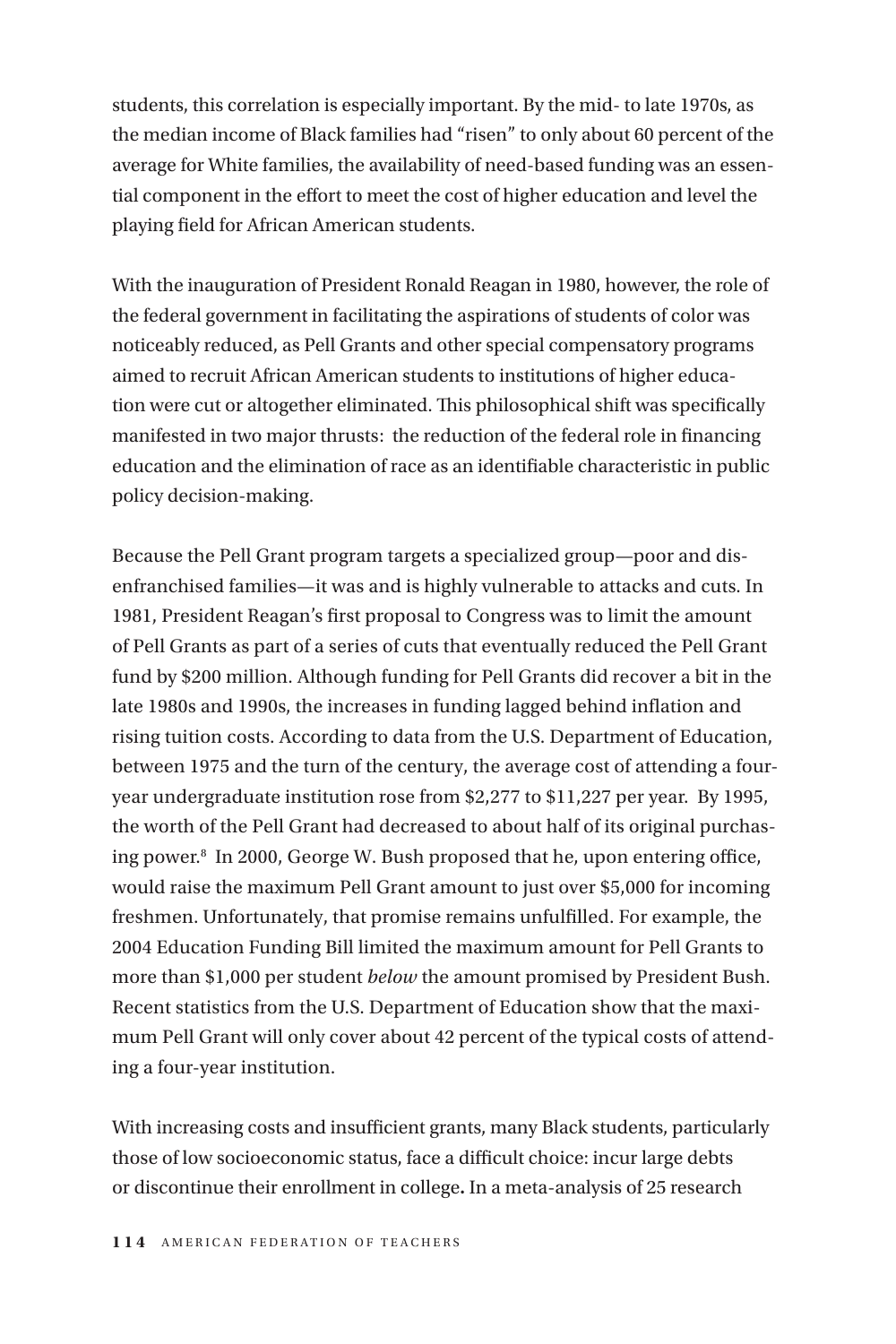studies, researchers compiled a statistic known as the student price response coefficient (SPRC), which indicates the change in the college participation of 18 to-24 year-olds. It was determined that every \$100 increase in tuition results in a one percentage point decline in enrollment.<sup>9</sup> This data may explain, at least in part, the extremely low graduation rates for African American students enrolled at predominantly White institutions. As a group, these students are particularly vulnerable to changes in the cost of tuition and the distribution of financial aid.

Increased costs and insufficient support have also taken their toll on historically Black colleges and universities, institutions that already had fewer resources than their predominantly white counterparts. Declining enrollments have culminated in a loss of tuition dollars, forcing many of these institutions to depend heavily upon state funding, a rather tenuous position at best. Sadly, additional support is not likely to be forthcoming. For every federal dollar that is provided to public HBCUs, states pay 50 cents, while PWIs receive five to seven dollars for each federal dollar.10 Moreover, recent data indicates that less than 2 percent of the more than \$140 billion in federal grants for science and engineering were awarded to HBCUs in the 1990s. Additionally, in 2001, historically Black colleges and universities (along with Indian tribal institutions) were removed from the list of institutions that the House Committee on Higher Education considered for additional government funding.

The disparity in support contributes to an abundance of problems that plague HBCUs and taint perceptions of their relevance and effectiveness in the twentyfirst century. Due to funding difficulties, all but the wealthiest of historically Black colleges and universities have been forced to either reconstitute as more multiracial institutions, as was the case with both Maryland State College and Bluefield State College in West Virginia; cut vital educational programs and faculty, as was the case with Clark Atlanta University in 2003; or close their doors altogether, as was unfortunately the case with Bishop College in Dallas and was nearly the case with Fisk University. Further, according to data garnered by the National Association for Equal Opportunity in Higher Education, most HBCUs suffer from a "digital divide," finding themselves ill equipped with respect to Internet access, computer equipment, technical training for faculty, and technological support. Challenges such as these, coupled with decreased public funding and increased operations costs, have placed the presidents of many HBCUs in an almost perpetual cycle of fundraising.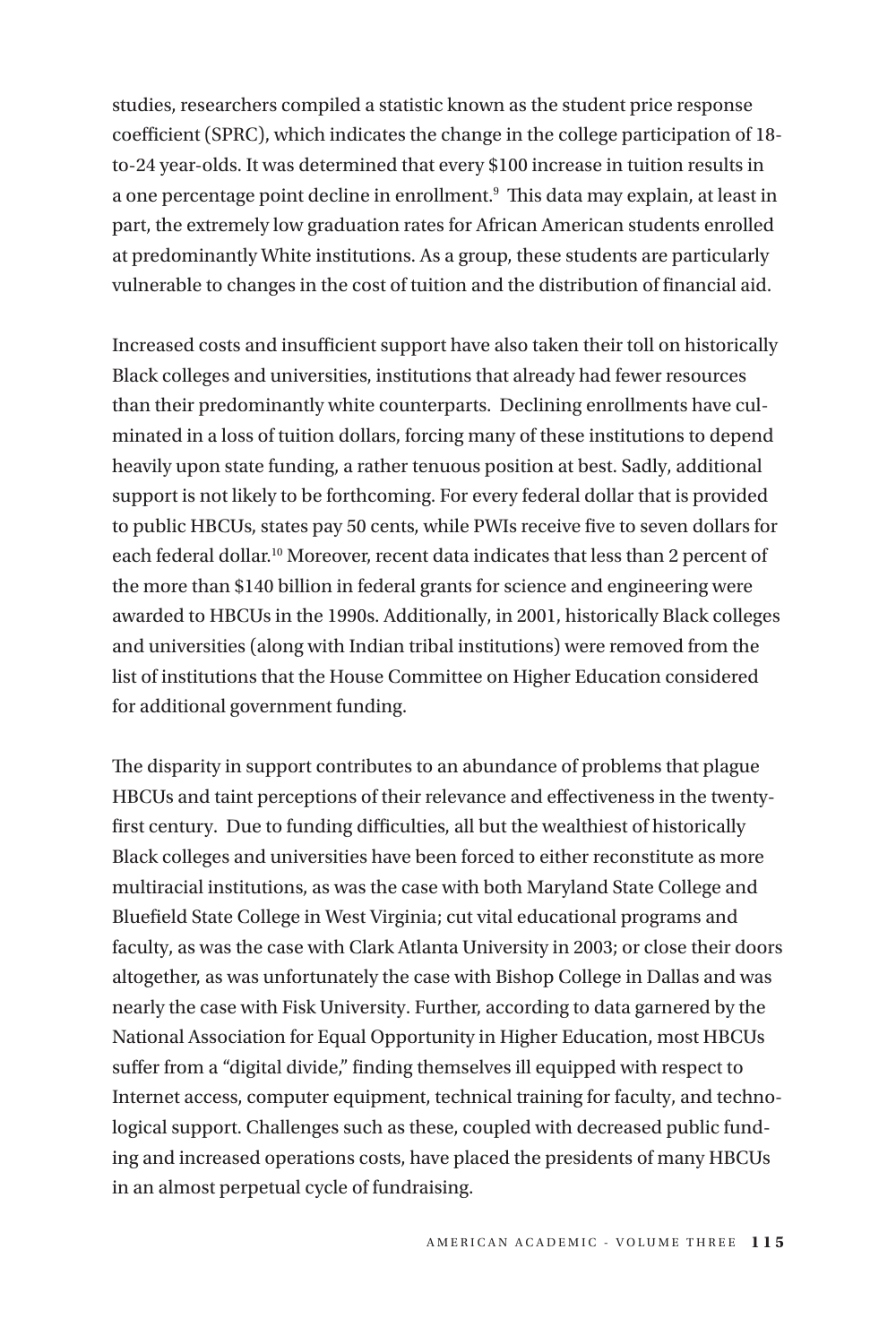# **Critiques of HBCUs and Responses to Them**

The fact that many historically Black colleges and universities receive inadequate resources and have very small endowments is scarcely a cry for their irrelevance and dissolution, but a testament to the viability of these institutions, which have been successful with so little for so long. Nevertheless, many among a conservative political leadership base have questioned the relevance of HBCUs for the twenty-first century. Those who do so launch attacks on the nature and mission of historically Black colleges and universities on a number of fronts, but the most vocal criticism of the twenty-first century HBCUs centers on a perceived lack of academic rigor. Critics of HBCUs point to an achievement gap between Black students who attend HBCUs and those who attend PWIs, specifically alluding to the underperformance of HBCU students with respect to undergraduate admissions tests (even after controlling for household income), SAT scores, and high school grade point average. Critics also assert that inadequate financial resources prevent HBCUs from offering effective instruction. Noting that the total instruction-related expenditures of HBCUs are much lower than those of PWIs, the critics argue that inadequate resources and poor facilities impede the efforts of HBCUs to prepare young minds to think and act critically in the twenty-first century.

These charges require careful consideration.

Concerning the lower average SAT scores among Black students attending HBCUs relative to their counterparts in PWIs, it should be noted that Black students who attend HBCUs are less likely to be the children of married parents who have themselves attained college degrees than are the children of Black families who attend predominantly White institutions. As such, they may be at a disadvantage in preparing for college. Nevertheless, recent studies suggest that students in Black colleges produce comparable academic outcomes with respect to writing ability and mathematical reasoning.11 Other researchers have reported favorable scores among Blacks at HBCUs as compared with those who attend PWIs with respect to performance on standardized writing and science assessments.12 Still other studies report significant cognitive gains and higher levels of academic engagement among Black students at HBCUs even when compared with predominantly White institutions. For example, a study by Wenglinsky (1996)examined five specific student outcomes: grade point average, leadership potential, educational aspirations, career aspirations and willingness to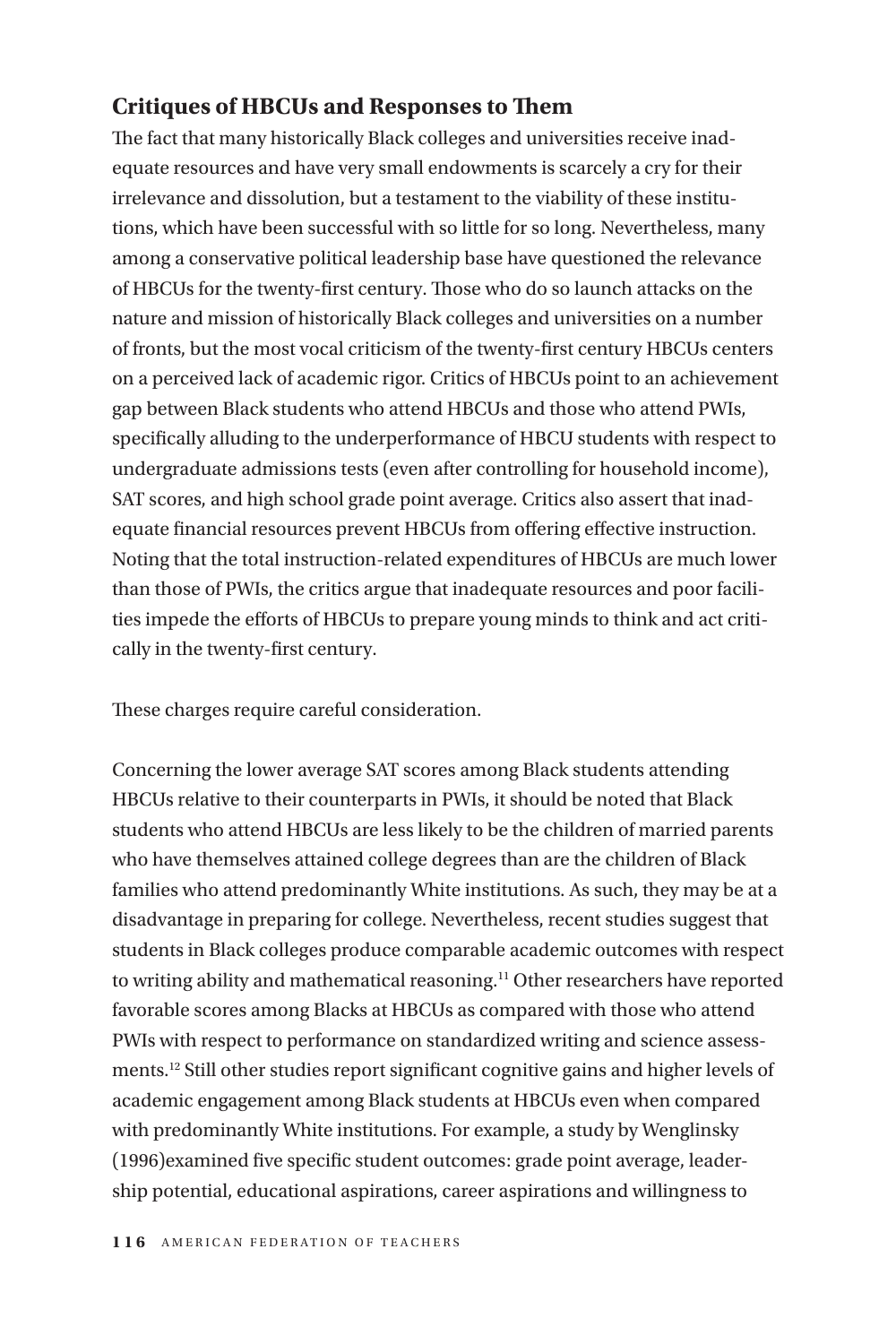participate in community service. The conclusion was that students in HBCUs were both more academically motivated with respect to their educational goals and more likely to achieve their professional aspirations than African American students at other institutions.<sup>13</sup> Additionally, in a study of the academic skills of college freshmen at both predominantly White institutions and historically Black institutions, Pascarella et al. (1996) reported greater improvement among Black students at HBCUs in both writing and science reasoning abilities, as operationalized by scores on the *Collegiate Assessment of Academic Proficiency*, an instrument developed by the American College Testing Program.14

Still other researchers investigated the effectiveness of undergraduate programs of study for economics at historically Black institutions. A 2001 examination of the pre- and post-test scores of students in comparable Principles of Macroeconomics courses revealed that, while Black economics students at HBCUs began their program of study with significantly lower scores than their White counterparts at PWIs the two groups achieved similar post-test scores in this course.15

Viewed collectively, the studies cited above suggest that historically Black colleges and universities succeed in addressing any academic deficiencies in the students they admit. But it also should be noted that HBCUs attract exceptionally strong students as well as those who are academically challenged. For example, Florida A&M is consistently among the top recruiters of National Achievement Scholars, and Morehouse College produces many Rhodes scholars. North Carolina A&T attracts exceptional students with its excellent engineering program, and Howard University attracts them with its world-renowned law school.

Concerning the charge that predominantly White institutions have higher instruction-related expenditures than historically Black colleges and universities and so are better able to educate African Americans: the record tells a different story. Certainly administrators at HBCUs would like to have the financial resources that PWIs command; nevertheless, HBCUs consistently outperform PWIs in their retention and graduation rates for African American students.<sup>16</sup> A 2004 Education Trust report revealed that only 39 percent of Black students who enroll in college finish their degree (as compared with 57 percent of White students). The rates are lower still at PWIs. Of the 772 four-year colleges and universities in the United States where at least 5 percent of the student body is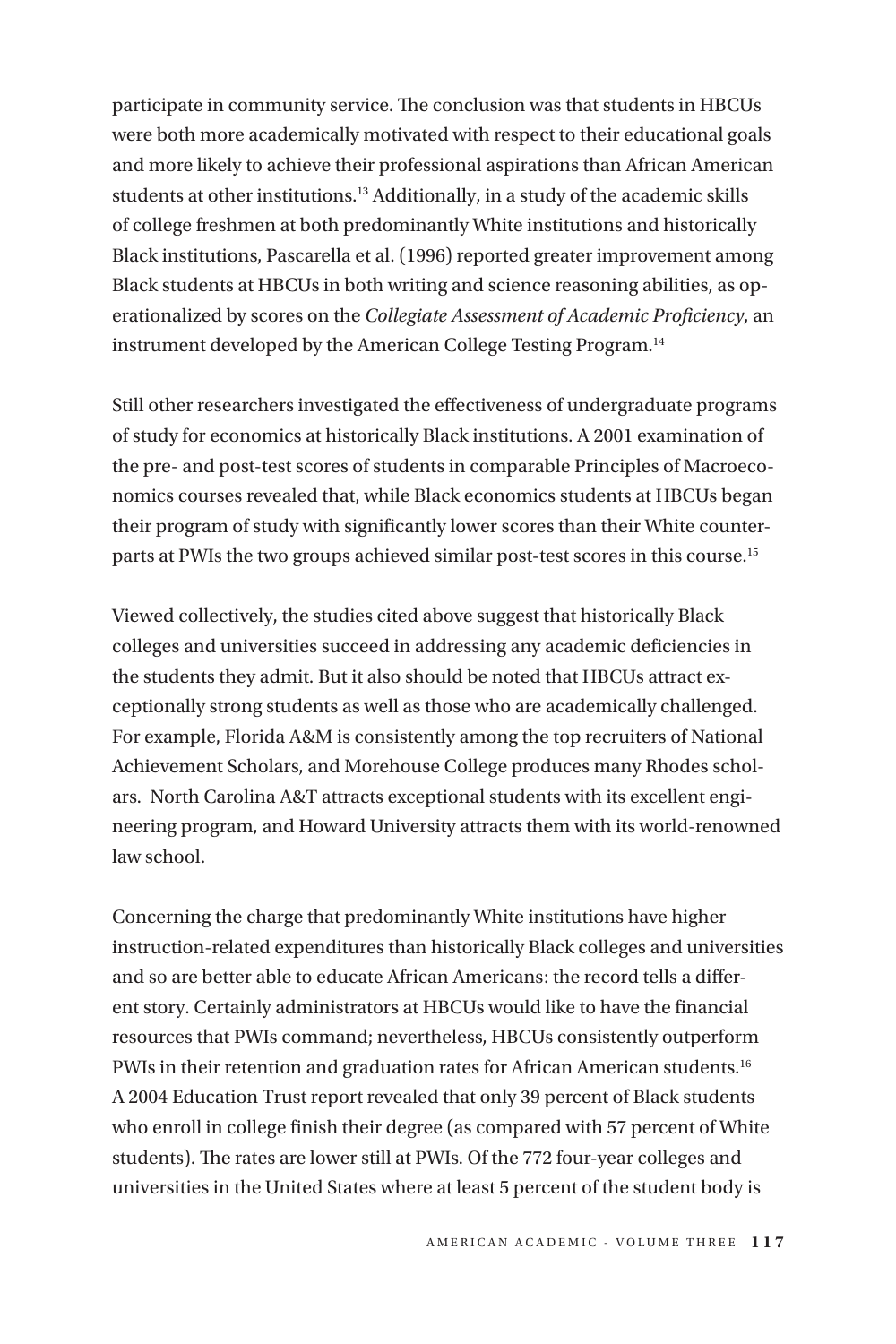African American, 299 report a graduation rate that is under 30 percent for African American students; 164 report a rate that is under 20 percent; and 68 report a graduation rate that is under 10 percent.<sup>17</sup> These graduation rates for African American students at PWIs are particularly troubling when contrasted with the much higher rates at HBCUs. Several well known Black institutions stand out among this group, notably Spelman College, which reported a graduation rate of 77 percent in 2005, and Morehouse College and Fisk University, each of which graduated 64 percent of its Black student body within six years of initial enrollment. Additionally, in a study of 41 historically Black colleges and universities, 26 reported an increase in their graduation rate between 1998 and 2005.<sup>18</sup> This record of accomplishment makes clear that historically Black colleges and universities still serve a crucial role in providing African American students access to postsecondary education.

How are historically Black colleges and universities able to promote this high level of achievement? HBCUs strive to provide an affordable and supportive academic and social environment for a wide range of students. Students point to numerous mentoring programs, support from culturally-centered organizations and programs, and a higher percentage of African American faculty members than that of many predominantly White universities as variables that promote the satisfaction, development, and future success of HBCU students. A substantial body of research supports these observations.

In a key study of African American student engagement, Jacqueline Flemming compared Black students attending historically Black colleges or universities with their peers in comparable White institutions. Males and females were surveyed during their freshmen year in college and again in their senior year with respect to their academic confidence and career aspirations. Based upon the results of these surveys, she concluded that HBCUs were more effective than PWIs in promoting confidence and high aspirations; HBCUs also better prepared their students to compete in the professional world than did PWIs.<sup>19</sup> Flemming also found a higher level of intellectual engagement among Black students attending HBCUs than among those attending PWIs, a finding that was later replicated in numerous Black colleges and universities.20 In a study of academically talented postsecondary students enrolled in both HBCUs and PWIs, high achieving students in HBCUs reported a more positive self-image and adjusted better to college life than did their counterparts who attended PWIs.<sup>21</sup> These reports stand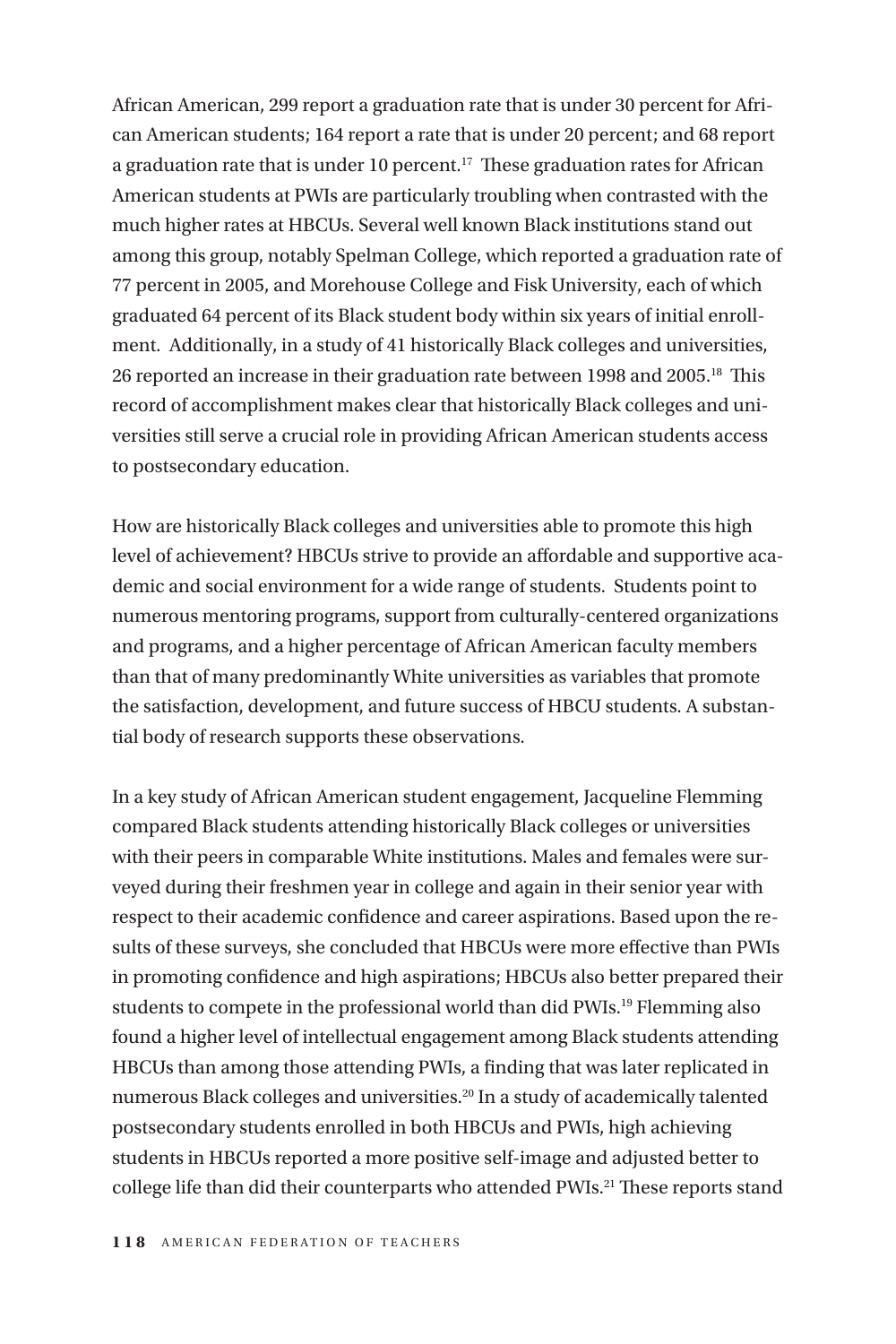in stark contrast to findings which suggest that many Black students on the campuses of predominantly White institutions experience a disconnect between their professional aspirations and the opportunity to integrate themselves academically into the culture of the institution.<sup>22</sup>

This is not surprising. In an examination of the degree to which African American students interact with members of the faculty both inside and outside of the classroom, Douglass Guiffrida (2005) concluded that Black students perceived other African American faculty as far more likely to provide them with personalized advising and active support; students also noted that African American faculty demonstrated a higher level of confidence in the students' abilities than did White faculty.23 Further, Guffrida found that African American student organizations provided a viable avenue for Black student collaboration and promoted academic persistence.<sup>24</sup> Conversely, other research efforts report that Black students on White college campuses often experience feelings of alienation and exclusion.25 In an unpublished dissertation which examined differences in climate between an historically Black university and a predominantly White institution in Ohio, Helen Elaine Key writes that "students on the HBCU campus did indeed perceive their campus to be more nurturing, would attend their college again, considered that they had received a viable education due to the rigors of their academic programs and would remember their college years as the best time of their lives so far whereas African American students on the PWI campus, while acknowledging the awareness of the vast numbers of services, organizations, and programs available on their campus, were less involved in these social supportive services, were less prone to return to their university, would not remember their college experience favorably, did not have a support person, and took longer to complete their degree requirements."26 Other researchers have reflected that HBCUs provide a more welcoming racial climate for Black students, a climate in which they experience a lower level of on-campus racial tension. Traditionally, these institutions have provided African American students with a strong academic foundation while sheltering these students from negative images of Blacks, instilling in their place a sense of pride in the Black culture. The need for such nurturing is as important today as ever, as African Americans continue to strive to overcome a preponderance of stereotypically negative depictions and expectations regarding the educational prowess of people of color.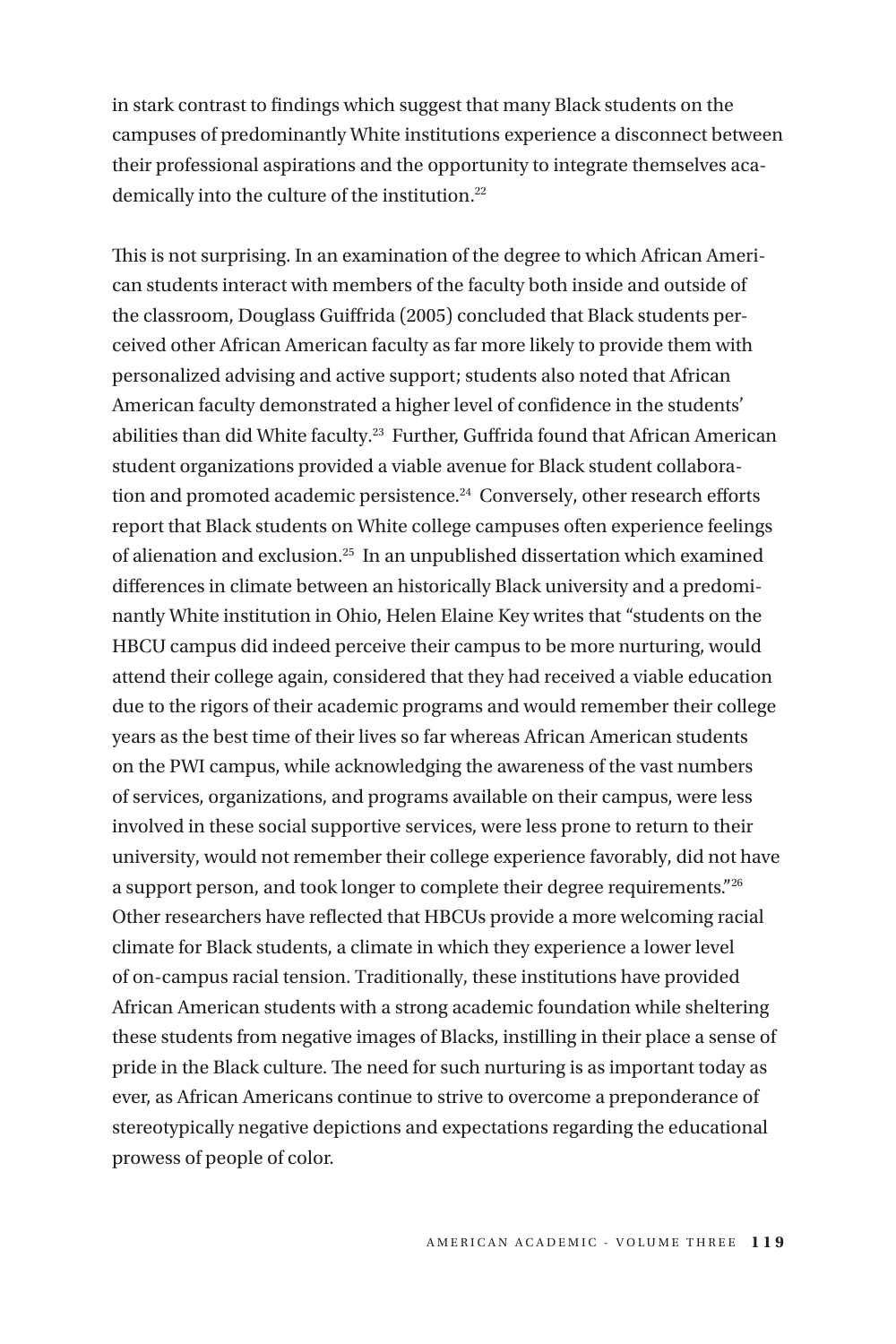## **Recommendations**

HBCUs should command a greater share of resources than they currently receive. A call to arms must first go out to those who have benefited most directly from their existence: the alumni of historically Black colleges and universities. It is crucial that HBCUs foster a culture of giving among their graduates, insisting that they contribute to their alma mater as do the alumni of notable predominantly White institutions across the country. Unfortunately, endowments for HBCUs, which are extremely rare, are often a mere fraction of those bequeathed to predominantly White institutions. There are certainly exceptions: particularly noteworthy are Drs. William and Camille Cosby, who in 1980 bequeathed \$20 million to Spellman College in Atlanta; and Richard Hazel, formerly the president of PepsiCo, who in 2004 contributed \$3 million to the University of Maryland Eastern Shore (which is still the largest contribution ever made to a Black college or university in Maryland). While the generous contribution of individuals like the Cosbys and Hazel are certainly commendable, most HBCUs continue to wait for other individuals to step forward in a similar manner. Indeed, to date the total endowment for *all* historically Black colleges and Universities combined is less than \$2 billion dollars, a pitiful sum when compared to the endowment for Harvard University alone, which totals almost \$30 billion.

Certainly there are organizations that attempt to fill this void. For the past 60 years, the United Negro College Fund, the nation's largest and oldest organization providing assistance to African American students, has provided more than \$2 billion towards scholarships, internships, and facilities for students at its 39 member institutions. Similarly, the Thurgood Marshall Scholarship Fund, inaugurated in 1987 to honor the legacy of the famed Associate Justice of the Supreme Court, has awarded more that \$50 million in scholarship and funding to 47 historically Black colleges and universities. While this is cause for optimism, it is vital that efforts such as these are duplicated within the private sector of the African American community.

Contributions from the private sector notwithstanding, HBCUs must ultimately turn to the federal government for major financial support. Federal grant aid and Title III assistance should be increased substantially. Students who attend historically Black colleges and universities should be supported at a rate commensurate with the unwavering commitment these institutions have shown to their students. Specifically, they must be equipped with the means to provide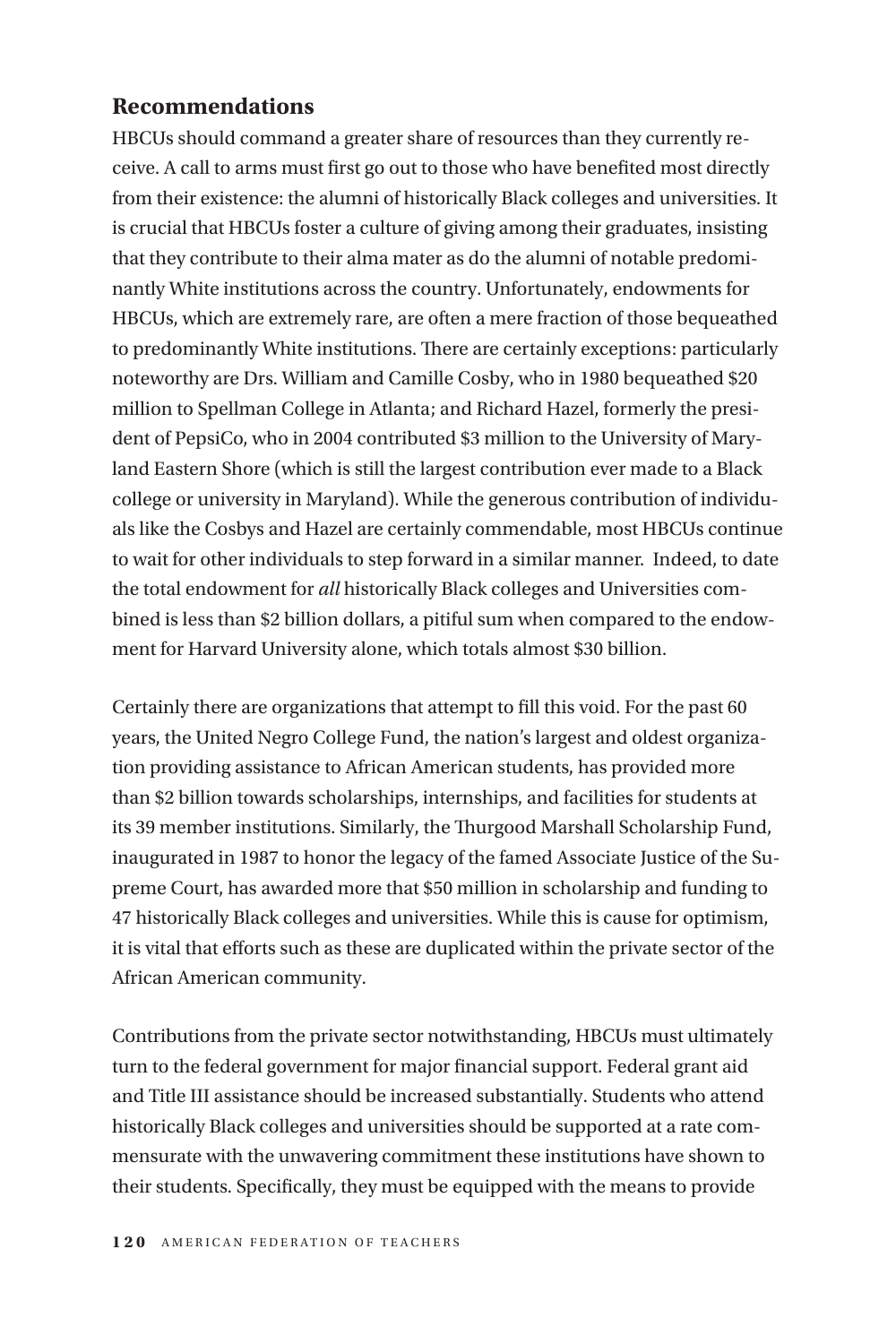technological resources that will enable their students to access information and prepare to compete in a global economy. This initiative provides an opportunity for the current administration to make good on its promise to support the efforts of historically Black colleges and universities.

In 2000, the National Telecommunication and Information Administration coined the term "digital divide" to describe the discrepancy between those who have access to technology and those who do not.<sup>27</sup> According to a survey-based study, African Americans are far less likely to have access to the Internet than Whites in this country. This same report assessed the resources and connectivity of 74 historically Black colleges and universities and concluded that none of these HBCUs required students to own computers, less than 25 percent of their students actually owned computers, and only 3 percent of HBCUs provided funding for students to obtain computers. Furthermore, the authors of this report determined that HBCUs must "focus institutional resources to address 1) the improvement of high speed connectivity rates; 2) student-to-computer ownership ratios; 3) improvement of the strategic planning process; and 4) the incorporation of innovative technologies into campus networks."28

While a number of existing programs work to close the digital divide—among this group are the National Science Foundation and the Executive Leadership Council and Foundation, both of which work to sustain existing technology on the campuses of HBCUs—funding towards this end must become a priority. HBCUs should become full participants in the digital era to continue to attract quality students and to meet their academic needs. The federal government can facilitate this process by setting aside grant-based funding to enhance the availability of technological resources at these institutions. Specifically, this should entail funding the purchase of hardware for students and the provision of training to support its utilization by both students and faculty.

In a review of the availability and utilization of technological resources at Black colleges and universities, Daphne Ntiri comments that "those who cannot purchase a computer or pay for Internet access and those who attend schools that offer minimal education in computer skills are finding themselves on the less-advantaged side of the great prosperity divide."29 This is particularly troubling given that many students who attend HBCUs are first-generation college students who have had little or no prior opportunity to interact with key techno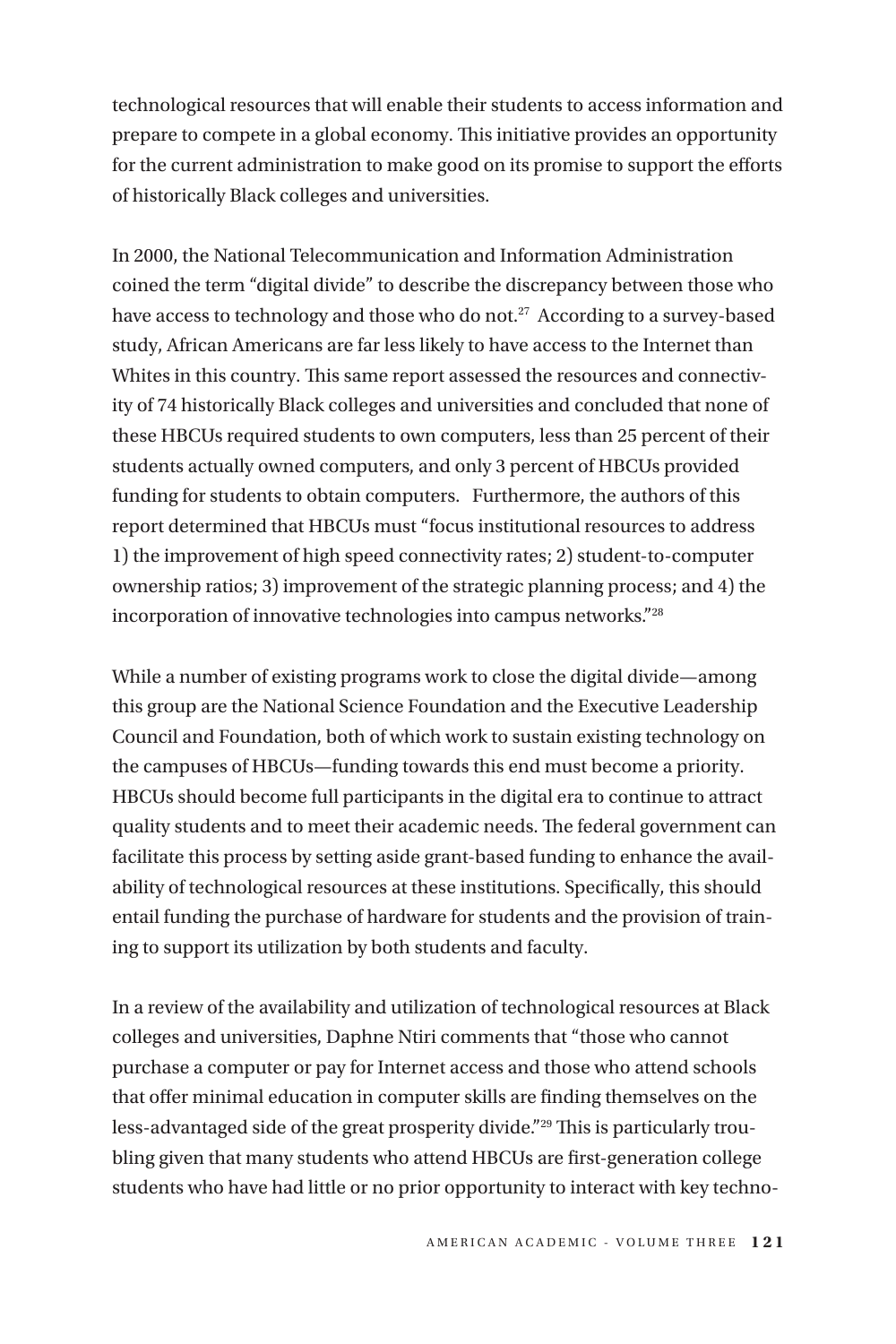logical resources. To address this problem, some HBCUs, including Johnson C. Smith University and Morris Brown College, have recently required that incoming freshmen purchase personal computers. While this is certainly a reasonable requirement for students, it is a requirement that may add \$1,000 to the cost of attending college. The financial hardship this obligation will impose may be unrealistic for families of lower socioeconomic status, some of whom elect to attend an HBCU because of the comparably low tuition cost relative to that of many large, predominantly White institutions. Additionally, a recent study by the United States General Accounting Office concluded that less than half of HBCUs employed an adequate instructional technology support staff and that faculty development in the implementation of technological resources was often not provided. Further, while respondents ranked as high priorities technological goals such as improving Internet access and faculty training in the use of information technology, more than 80 percent indicated that these steps were hindered due to limited funding.<sup>30</sup>

In *Serving the Nation: Opportunities and Challenges in the Use of Information-Serving Technology at Minority-Serving Colleges and Universities*, the authors assert that the underfunding of HBCUs renders the acquisition of vital but expensive technology nearly impossible. These resources are key if HBCU graduates are to enter the professional world on equal ground with their peers from predominantly White institutions. The report goes on to state that:

> Many impressive accomplishments have been achieved by minority-serving institutions in the use of technology despite limited funds. . . . [A]s institutions that play a major role in the nation's emerging minority populations, HBCUs are integral to the country's potential and promise. That potential and promise can be fulfilled in part by making the needed investments now for the economic and social security of the nation over the long term.31

Allen and Jewell (2002) write that "the Black struggle for higher education is an apt metaphor for the larger Black struggles for citizenship, self-determination and personhood in this society," and those who fight these battles often find themselves "revisiting the same battlefields."32 As such, in the early twenty-first century, historically Black colleges and universities again finds themselves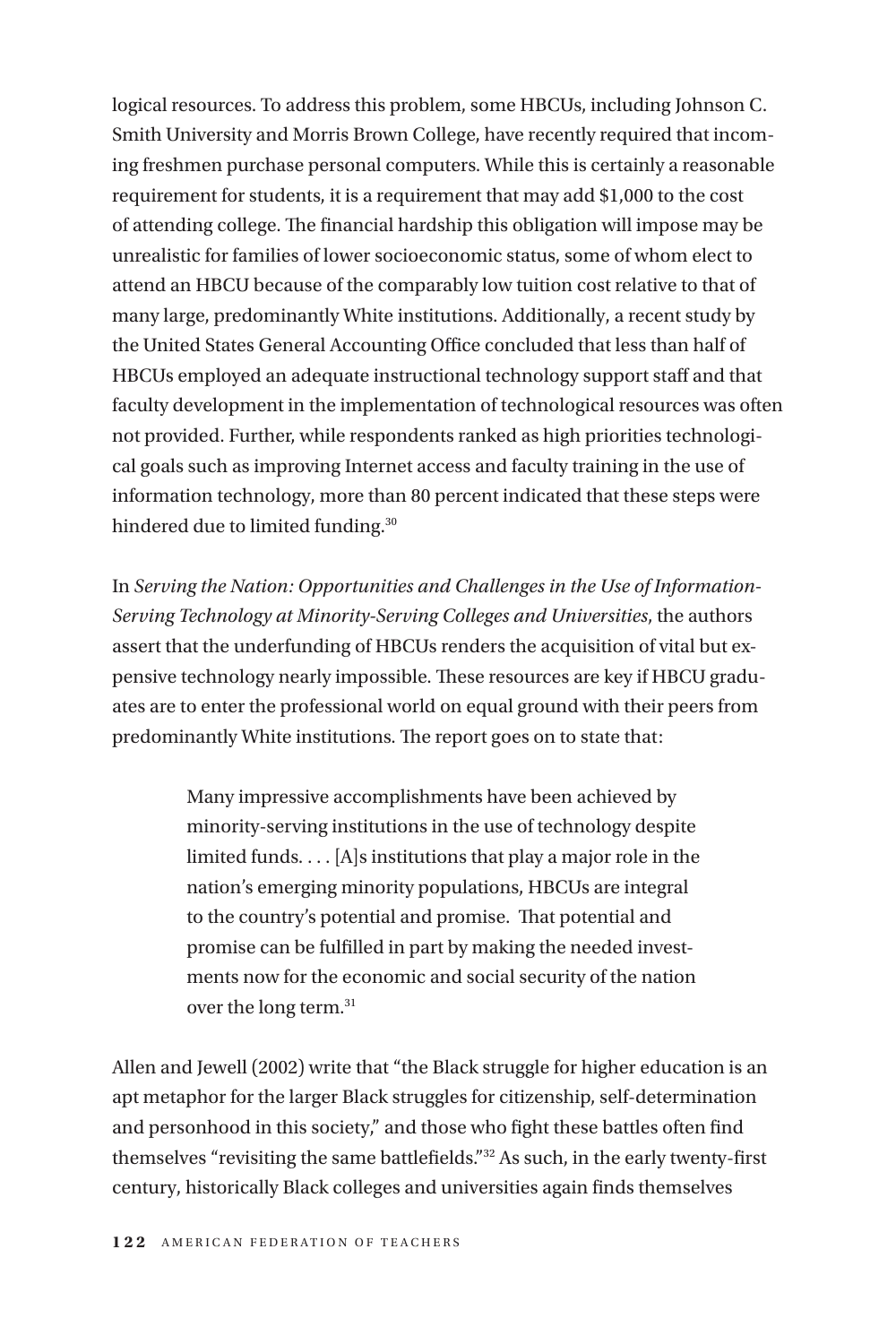pressed to defend their relevance as vital access points of higher education for African American students. Black colleges and universities have traditionally enrolled students who may have been shunned by other universities due to financial, social, or academic deficiencies. On threadbare budgets, these institutions continue to mold, nurture, and develop Black talent and leadership. The time has come for these institutions to receive the respect that they deserve, manifested in an unwavering financial commitment to their continued growth and development.

#### **ENDNOTES**

<sup>1</sup> National Center for Education Statistics, *Historically Black College and Universities*, 1976 *to 2001*. Washington, DC: U.S. Department of Education, Institute of Education Sciences (2004).

2 Ibid.

3 Redd, Kenneth E., *HBCU Graduates: Employment, Earnings and Success after College*, USAGroup Foundation New Agenda Series (2000) http://www.luminafoundation.org/ publications/HBCU.pdf.

4 Mays, Benjamin E. "The Black College in Higher Education," In C. Willie and R. Edmonds (Eds.), *Black Colleges in America* New York: Teacher's College Press, pp. 19-28 (1978).

5 Schemo, Diana Jean, "Black Colleges Lobby Hard to Lure the Best and Brightest," *New York Times,* March 8 (2001).

6 National Center for Education Statistics, *Digest of Educational Statistics,* Washington, DC: U.S. Department of Education, Office of Educational Research and Improvement (1996).

7 National Center for Education Statistics, *Digest of Educational Statistics,* Washington, DC: U.S. Department of Education, Office of Educational Research and Improvement (2001).

8 St. John, E.,"Affordability of Postsecondary Education: Equity and Adequacy across the 50 States," A report prepared for *Renewing Our Schools, Securing Our Future: A National Task Force on Public Education,* January (2005).

9 Heller, D., "Student Price Response in Higher Education: An Update to Leslie and Brinkman," *Journal of Higher Education, 68,* 624-659 (1997).

10 Jones, B., "Toward Strategic Planning: Issues and Status of Black Colleges," In M. Brown and K. Freeman (Eds.) *Black Colleges: New Perspectives on Policy and Practice* , Westport, CT: Praeger, pp. 149-160 (2004).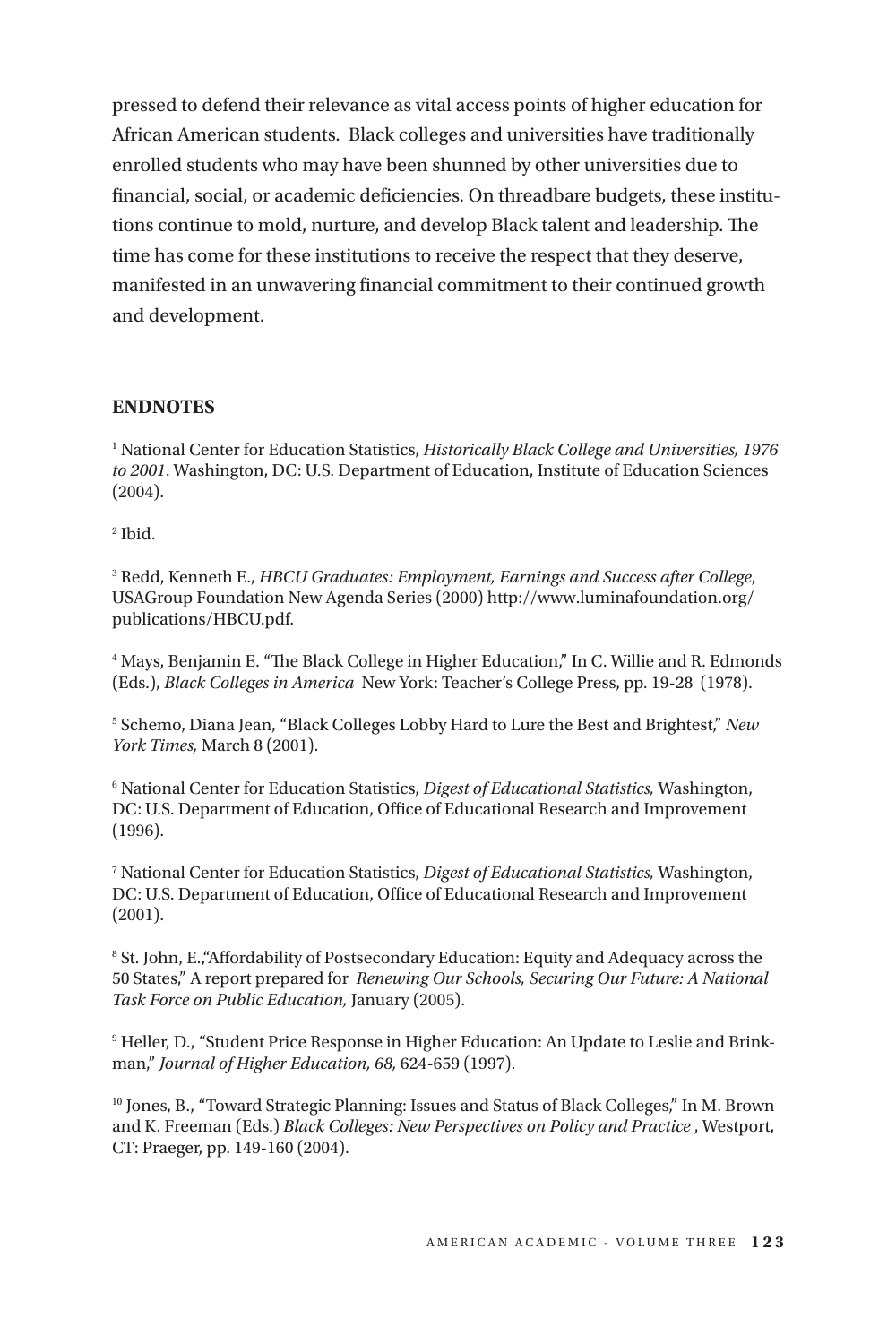<sup>11</sup> Kim, M., "Historically Black vs. White Institutions: Academic Development among Black Students," *Review of Higher Education, 25,* 385-407 (2002).

12 Pascarella, E. and P. Terenzini, *How College Affects Students,* Jossey Bass: San Francisco, CA (2002).

<sup>13</sup> Wenglinsky, H., "The Educational Justification of Historically Black Colleges and Universities: A Policy Response to the U.S. Supreme Court," *Educational Evaluation and Policy Analysis, 18,* 91-103 (1996).

14 Pascarella, E., M. Edison, A. Nora, L. Hagedorn, and P. Terenzini, "Additional Evidence on the Cognitive Effects of College Racial Composition: A Research Note," *Journal of College Student Development, 37,* 495-501 (1996).

15 Allen, S., and S. Simkins, "Are Learning Outcomes in Economics Different at Predominantly Black and White Universities? Lessons from Principles of Macroeconomics Courses at Two Schools," *The Review of Black Political Economy, 28,* 23-39 (2001).

16 Ehrenberg, R. and D. Rothstein, *Do Historically Black Institutions of Higher Learning Confer Unique Advantages on Black Students: An Initial Analysis,* National Bureau of Economic Research, Cambridge, MA (1993).

<sup>17</sup> Carev, K., "A Matter of Degrees: Improving Graduation Rates in Four-year Colleges and Universities, *A Report by the Education Trust* (2004).

<sup>18</sup> "Black Student Graduation Rates Remain Low, but Modest Progress begins to Show," *Journal of Blacks in Higher Education (*Winter 2005).

19 Flemming, J., *Blacks in College: A Comparative Study of Student Success in Black and White Institutions,* San Fransisco: Jossey-Bass (1984).

20 Flemming, J., *Black Colleges—the Right Stuff.* Paper presented at the Black Student Retention in Historically/Traditionally Black Colleges and Universities National Conference, ERIC Document Reproduction Service No. ED 316 608 (1985).

21 Flemming, J., "The Significance of Historically Black Colleges for High Achievers: Correlates of Standardized Test Scores in African American Students," In M. Brown and K. Freeman (Eds.) *Black Colleges: New Perspectives on Policy and Practice,* Westport, CT: Praeger, pp. 29-53 (2004).

<sup>22</sup> Feagin, J. and M. Sikes, "How Black Students Cope with Racism on White Campuses," *Journal of Blacks in Higher Education, 91-97* (1995).

23 Guiffrida, D., "To Break Away or Strengthen Ties to Home: A Complex Question for African American Students Attending a Predominantly White Institution," *NASPA Journal, 24,* 693-708 (2005).

<sup>24</sup> Guiffrida, D., "African American Student Organizations as Agents of Social Integration," *Journal of College Student Development, 44,* 304-320 (2003).

25 Sedlacek, W. , "Black Students on White Campuses: 20 Years of Research, *Journal of College Student Development, 40*, 538-550 (1999).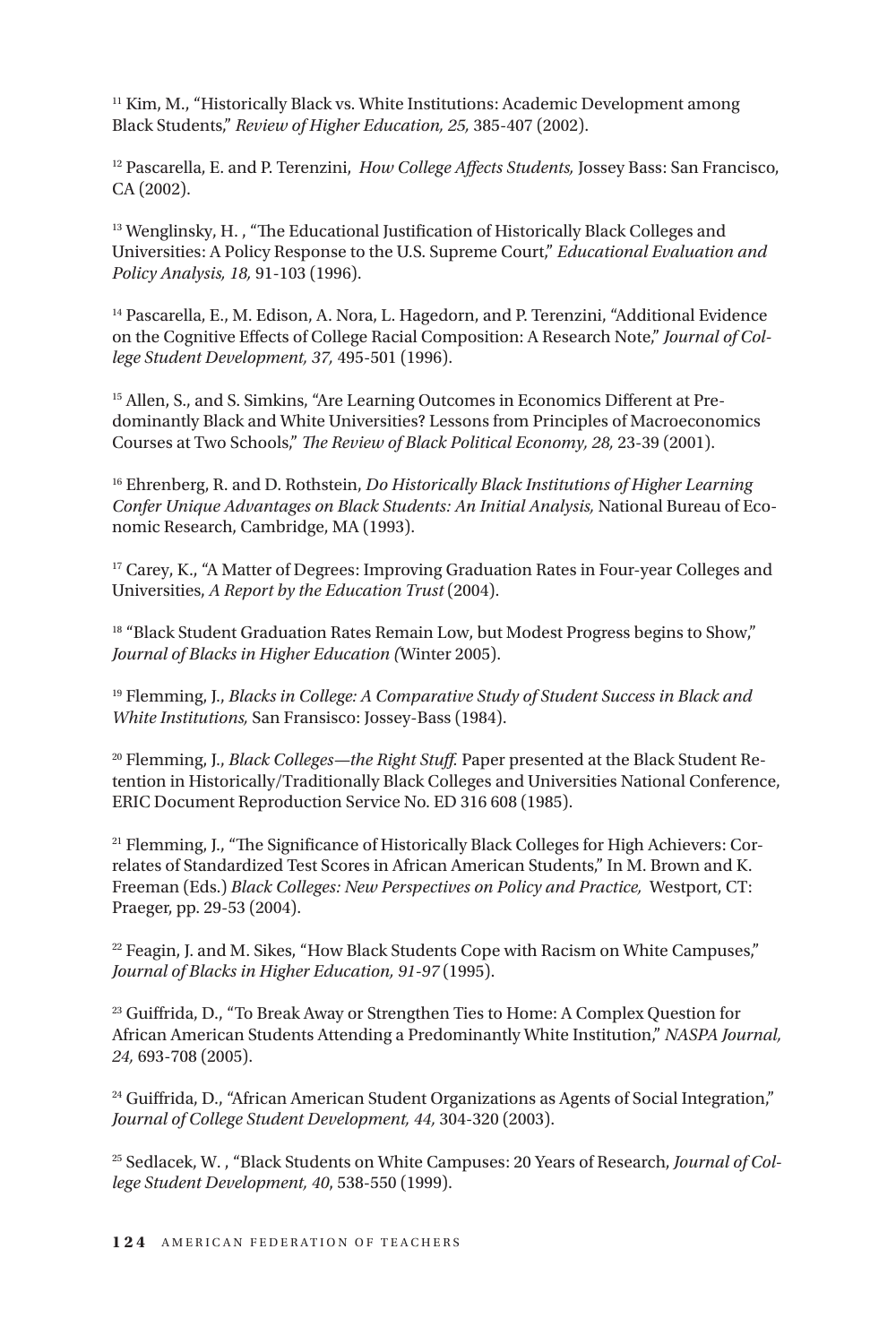<sup>26</sup> Key, H., A Comparative Study of the Perceived Effect of Nurturing as a Factor Contributing to the Graduation of African American Students at a Historically Black University and at a Predominantly White University, unpublished dissertation .(2003),

27 National Telecommunication and Information Administration, *Falling Through the Net III: Defining the Digital Divide, Full Report,* Washington, DC: U.S. Department of Commerce (2000).

28 Ibid p.7.

29 Ntiri, D. , "Access to Higher Education for Non-traditional Students and Minorities in a Technology-focused Society," *Urban Education, 36,* 129-144 (2001).

30 U.S. General Accounting Office (GAO), *Distance Education: More Data could Improve Education's Ability to Track Technology at Minority-serving Institutions*, Washington, DC: GAO (2003).

31 The Institute for Higher Education Policy, *Serving the Nation: Opportunities and Challenges in the Use of Information-Serving Technology at Minority-Serving Colleges and Universities,* Report prepared by the Alliance for Equity in Higher Education, Washington, DC (2004).

<sup>32</sup> Allen, W. and J. Jewell, "A Backward Glance Forward: Past, Present and Future Perspectives on Historically Black Colleges and Universities," *The Review of Higher Education, 3,*  241-261 (2002).

#### **BIBLIOGRAPHY**

Allen, W. and J. Jewell. "A Backward Glance Forward: Past, Present, and Future Perspectives on Historically Black Colleges and Universities." *The Review of Higher Education. 3,*  241-261, 2002.

Allen, S., and S. Simkins. "Are Learning Outcomes in Economics Different at Predominantly Black and White Universities? Lessons from Principles of Macroeconomics Courses at Two Schools." *The Review of Black Political Economy, 28,* 23-39, 2001.

"Black Student Graduation Rates Remain Low, but Modest Progress begins to Show." *Journal of Blacks in Higher Education,* Winter 2005.

Carey, K. "A Matter of Degrees: Improving Graduation Rates in Four-year Colleges and Universities." *A report by the Education Trust,* 2004.

Ehrenberg, R. and D. Rothstein. *Do Historically Black Institutions of Higher Learning Confer Unique Advantages on Black Students: An Initial Analysis.* National Bureau of Economic Research. Cambridge, MA, 1993.

Feagin, J. and M. Sikes. "How Black Students Cope with Racism on White Campuses." *Journal of Blacks in Higher Education. 91-97,* 1995.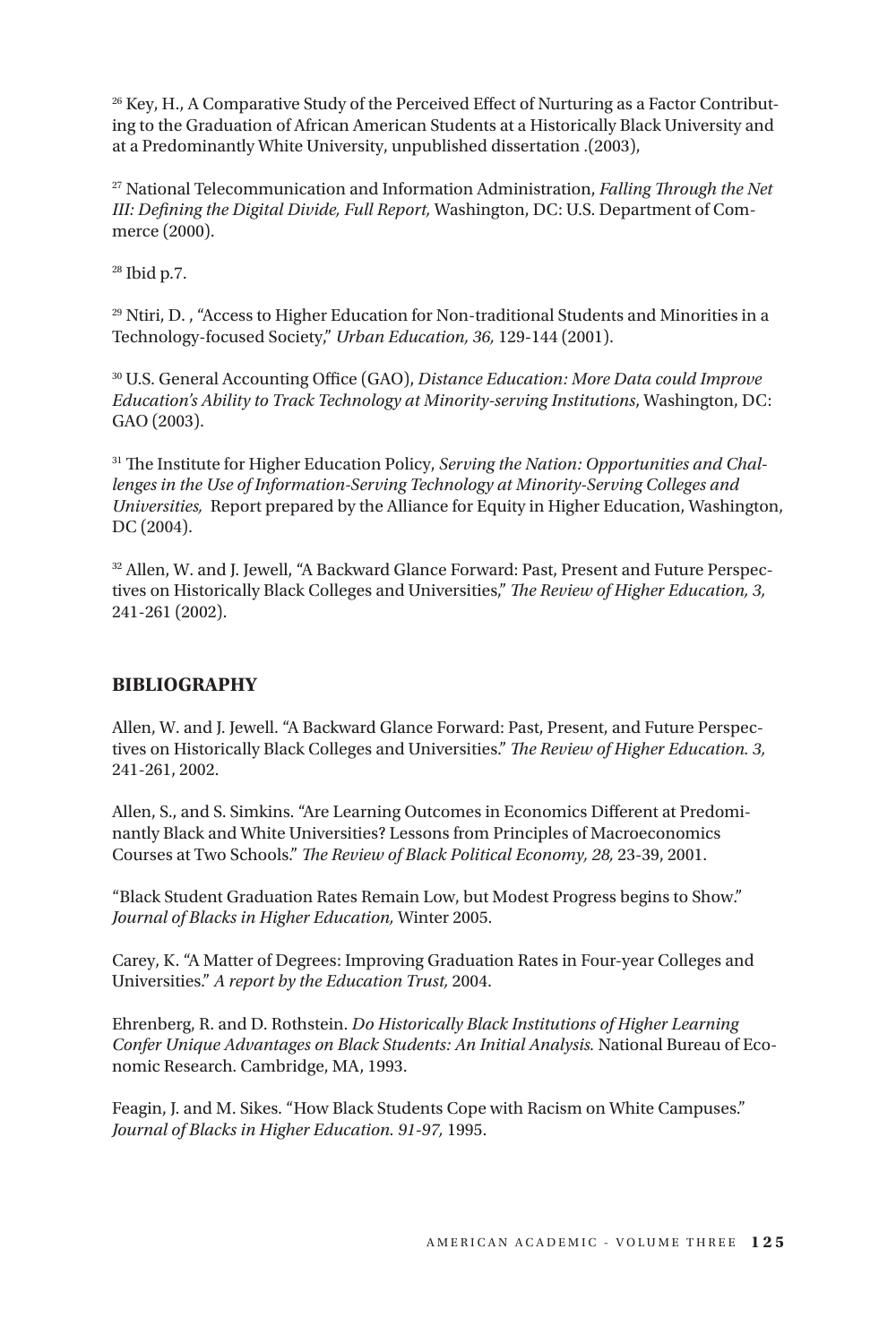Flemming, J. "The Significance of Historically Black Colleges for High Achievers: Correlates of Standardized Test Scores in African American Students." In M. Brown and K. Freeman (Eds.) *Black Colleges: New Perspectives on Policy and Practice.* Westport, CT: Praeger. pp. 29-53, 2004.

---. *Black colleges—the Right Stuff.* Paper presented at the Black Student Retention in Historically/Traditionally Black Colleges and Universities National Conference. ERIC Document Reproduction Service No. ED 316 608, 1985.

---. *Blacks in College: A Comparative Study of Student Success in Black and White Institutions.* San Fransisco: Jossey-Bass, 1984.

Guiffrida, D. "To Break Away or Strengthen Ties to Home: A Complex Question for African American Students Attending a Predominantly White Institution." *NASPA Journal. 24.*  693-708. 2005.

---. "African American Student Organizations as Agents of Social Integration." *Journal of College Student Development. 44,* 304-320, 2003.

Heller, D. "Student Price Response in Higher Education: An Update to Leslie and Brinkman." *Journal of Higher Education. 68,* 624-659, 1997.

The Institute for Higher Education Policy. *Serving the Nation: Opportunities and Challenges in the Use of Information-serving Technology at Minority-serving Colleges and Universities.* Report prepared by the Alliance for Equity in Higher Education. Washington, DC, 2004.

Jones, B. "Toward Strategic Planning: Issues and Status of Black Colleges." In M. Brown and K. Freeman (Eds.) *Black Colleges: New Perspectives on Policy and Practice.* Westport, CT: Praeger. pp. 149-160, 2004.

Key, H. A Comparative Study of the Perceived Effect of Nurturing as a Factor Contributing to the Graduation of African American Students at a Historically Black University and at a Predominantly White University. unpublished dissertation. 2003.

Kim, M. "Historically Black vs. White Institutions: Academic Development among Black Students." *Review of Higher Education. 25,* 385-407, 2002.

Mays, Benjamin E. "The Black College in Higher Education." In C. Willie and R. Edmonds (Eds.). *Black Colleges in America* New York: Teacher's College Press. pp. 19-28, 1978.

National Center for Education Statistics. *Historically Black College and Universities, 1976 to 2001*. Washington, DC: U.S. Department of Education, Institute of Education Sciences, 2004.

---. *Digest of Educational Statistics.* Washington, DC: U.S. Department of Education. Office of Educational Research and Improvement, 2001.

---. *Digest of Educational Statistics.* Washington, DC: U.S. Department of Education. Office of Educational Research and Improvement, 1996.